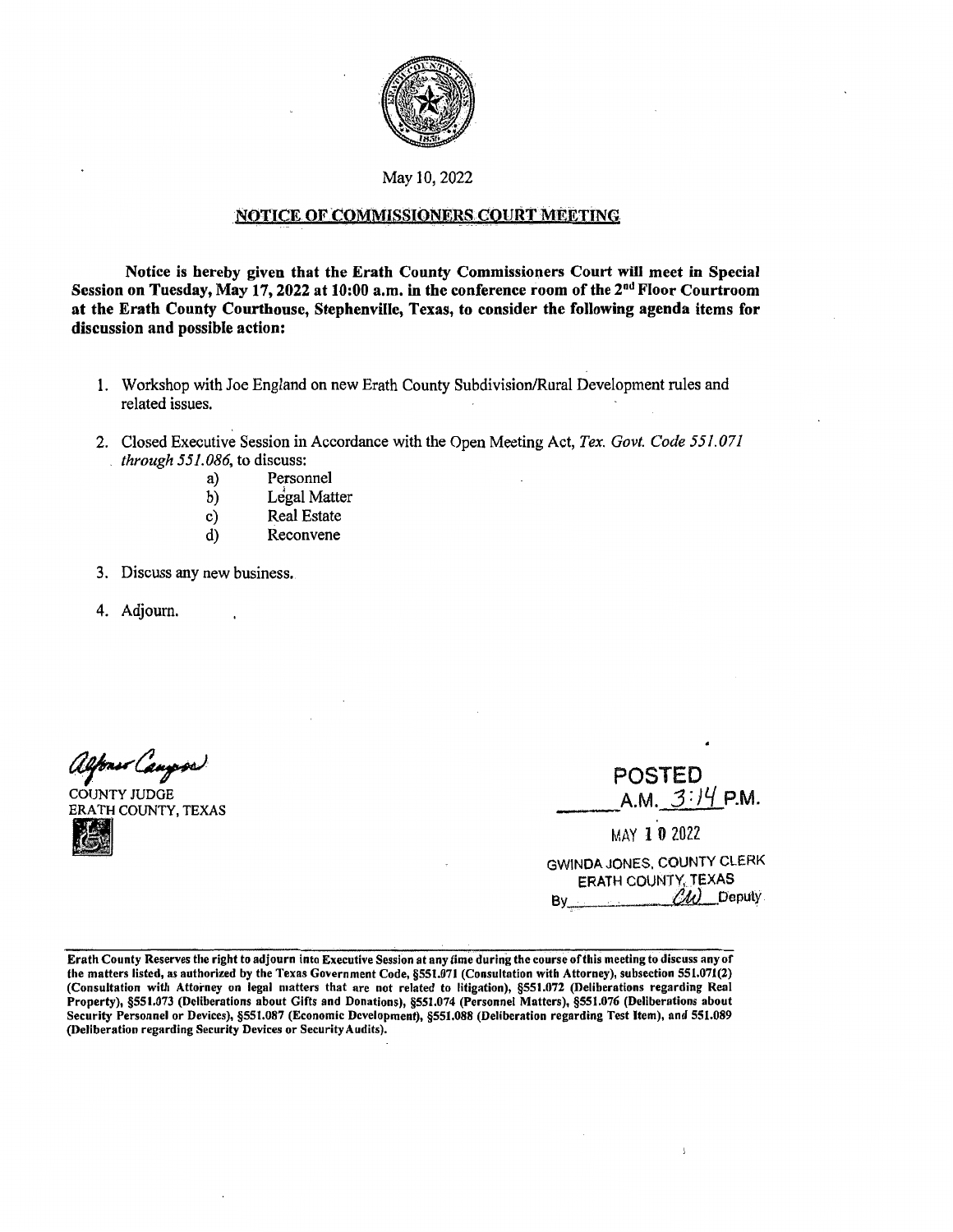#### Commissioner's Court Regular Meeting May 17, 2022 9:00 a.m. Courthouse - County Courtroom

Present: Commissioner Precinct #1 - Dee Stephens - Present Commissioner Precinct #2 - Albert Ray - Present Commissioner Precinct #3 - Joe Brown - Present Commissioner Precinct #4 - Jim Buck - Present County Judge, Alfonso Campos County Clerk, Gwinda Jones Others present in the courtroom: See attached roster Agenda Item #1 Workshop with Joe England on new Erath County Subdivision/Rural Development rules and related issues. Motion: To recess from 12:00 to 1:00 p.m. Made By: Commissioner Ray Second By: Commissioner Buck Ayes: Stephens  $X$  Ray  $X$  Brown  $X$  Buck  $X$  Judge Campos  $X$ Noes: None Motion: To reconvene 1:02 p.m. Made By: Commissioner Brown Second By: Commissioner Buck Ayes: Stephens  $X$  Ray  $X$  Brown  $X$  Buck  $X$  Judge Campos  $X$ Noes: None Number 2022-130 Motion Carried Number 2022-131 Motion Carried Agenda Item #2 Closed Executive Session in Accordance with the Open Meeting Act, Tex. Govt. Code 551.071 through 551.086, to discuss: a) Personnel b) Legal Matter c) Real Estate d) Reconvene Closed Session Not Needed Agenda Item #3 Discuss any new business. / None Agenda Item #4 Adjourn. Motion To Adjourn: Number 2022-132

Made By: Commissioner Buck Second By: Commissioner Brown<br>All Ayes Meeting Adjourned Meeting Adjourned At 3:35 p.m.

1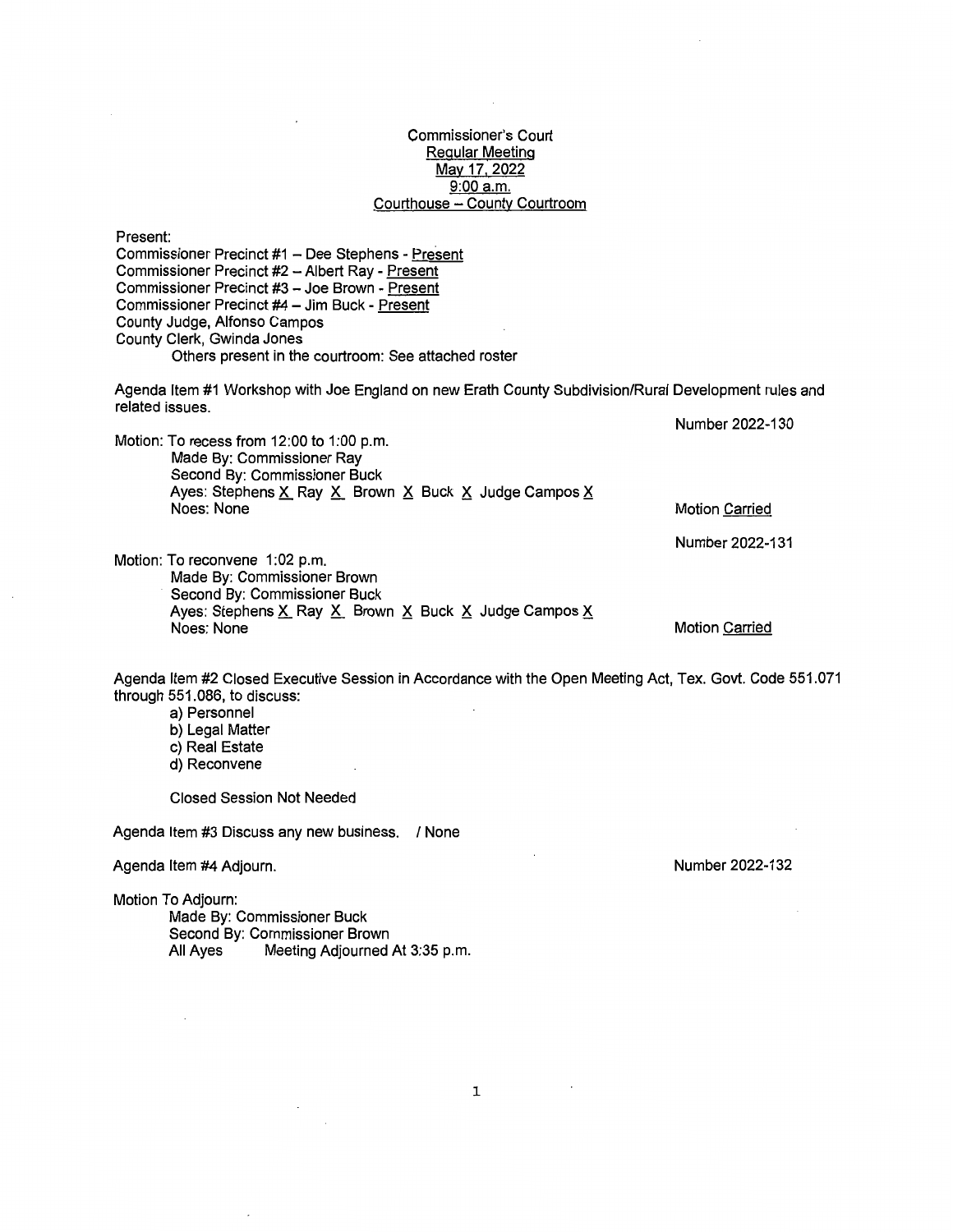## STATE OF TEXAS

## COUNTY OF ERATH

The above and foregoing is a true and complete copy of the minutes taken in my capacity as County Clerk of the Commissioners Court of Erath County, Texas, at the time and place heretofore set forth.

DATED at Stephenville, Texas, this 17th day of May, 2022.

**ATTESTED BY:** 

GWINDA JONES, Erath County Clerk

Swinds Anes